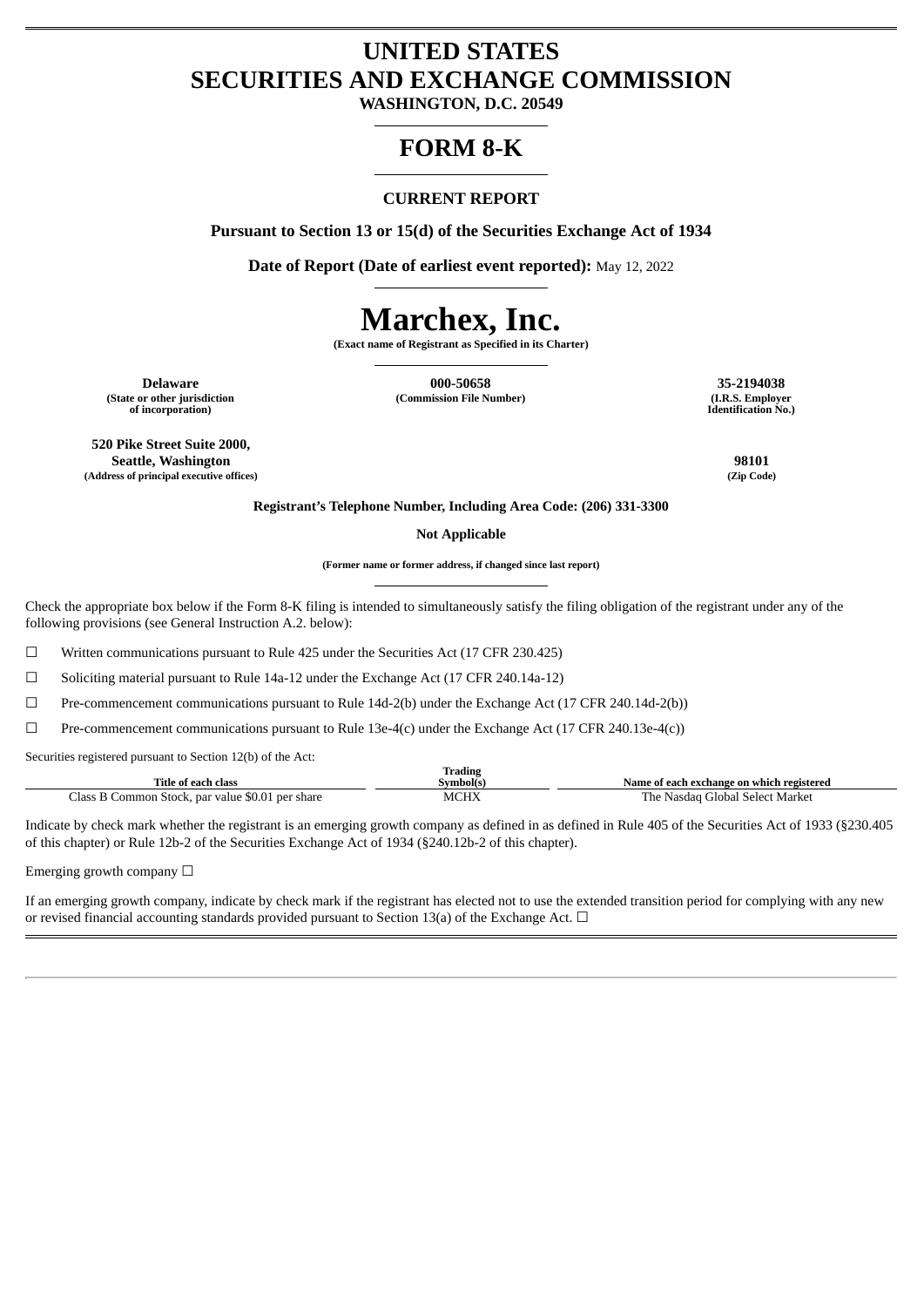#### **Item 2.02 Results of Operations and Financial Condition.**

On May 12, 2022, Marchex, Inc. ("Marchex") is issuing a press release and holding a conference call regarding its financial results for the first quarter ended March 31, 2022 (the "Press Release"). The full text of the Press Release is furnished as Exhibit 99.1 to this Current Report on Form 8-K.

The information in this Item 2.02 (including Exhibit 99.1) is being furnished and shall not be deemed "filed" for the purposes of Section 18 of the Securities Exchange Act of 1934, as amended (the "Exchange Act"), or otherwise subject to the liabilities of that section. Such information shall not be incorporated by reference into any registration statement or other document pursuant to the Securities Act of 1933 or the Exchange Act, except as shall be expressly set forth by specific reference in such filing.

Marchex is referencing non-GAAP financial information in both the Press Release and on the conference call. A reconciliation of these non-GAAP financial measures to the comparable GAAP financial measures is contained in the attached Press Release. Disclosures regarding definitions of these financial measures used by Marchex and why Marchex's management believes these financial measures provide useful information to investors is also included in the Press Release.

#### **Item 9.01 Financial Statements and Exhibits.**

*(d) Exhibits.*

| <b>Exhibit</b><br>No. | Description                                                                 |
|-----------------------|-----------------------------------------------------------------------------|
| 99.1                  | <u>Press Release of Marchex, dated May 12, 2022</u>                         |
| 104                   | Cover Page Interactive Data File (embedded within the Inline XBRL document) |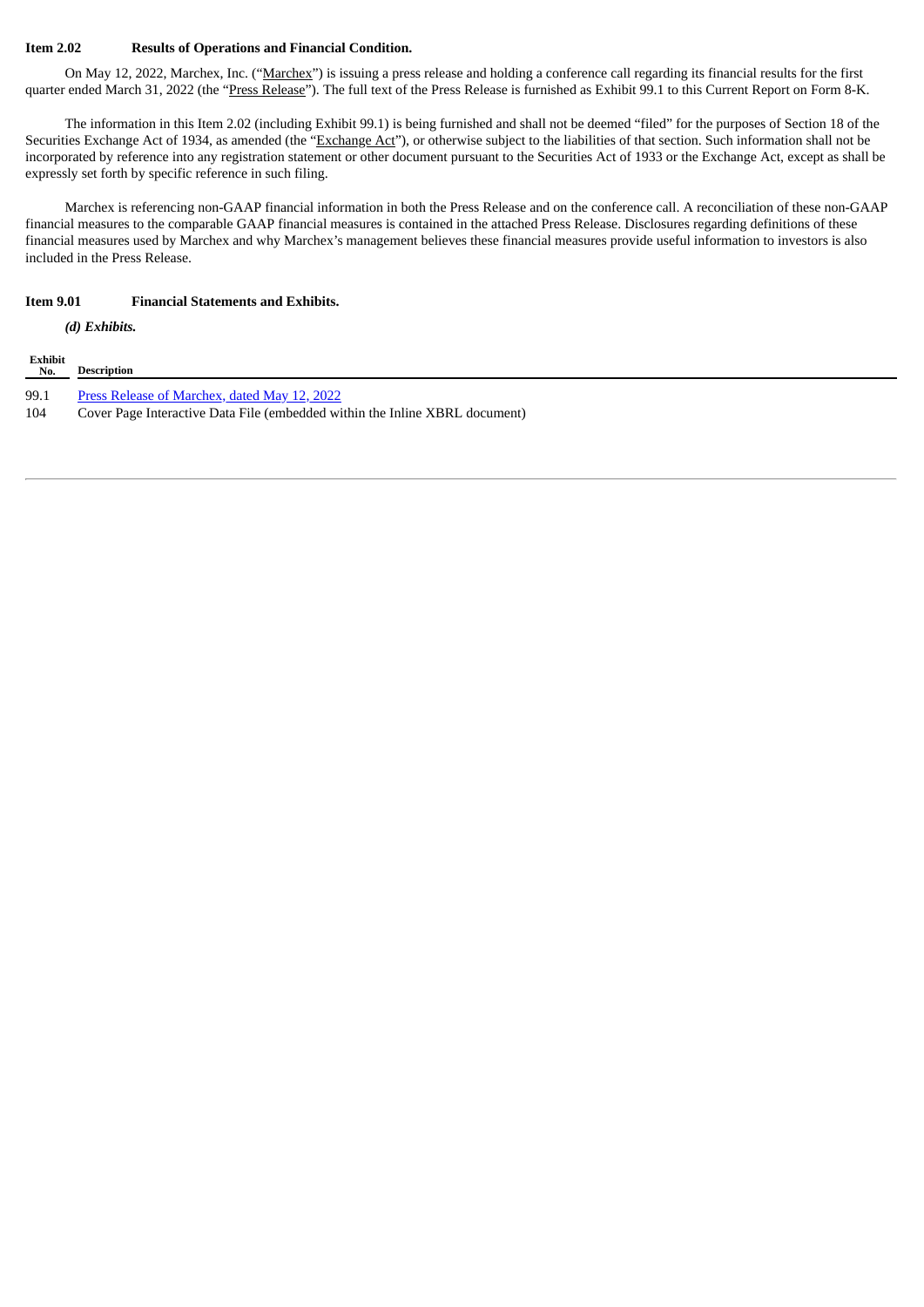#### **SIGNATURES**

Pursuant to the requirements of the Securities Exchange Act of 1934, Marchex has duly caused this Current Report to be signed on its behalf by the undersigned hereunto duly authorized.

Date: May 12, 2022 By:

MARCHEX, INC.

/s/ MICHAEL A. ARENDS

Name: **Michael A. Arends** Title: **Co-CEO**

**(Principal Executive Officer for SEC reporting purposes and Principal Financial Officer)**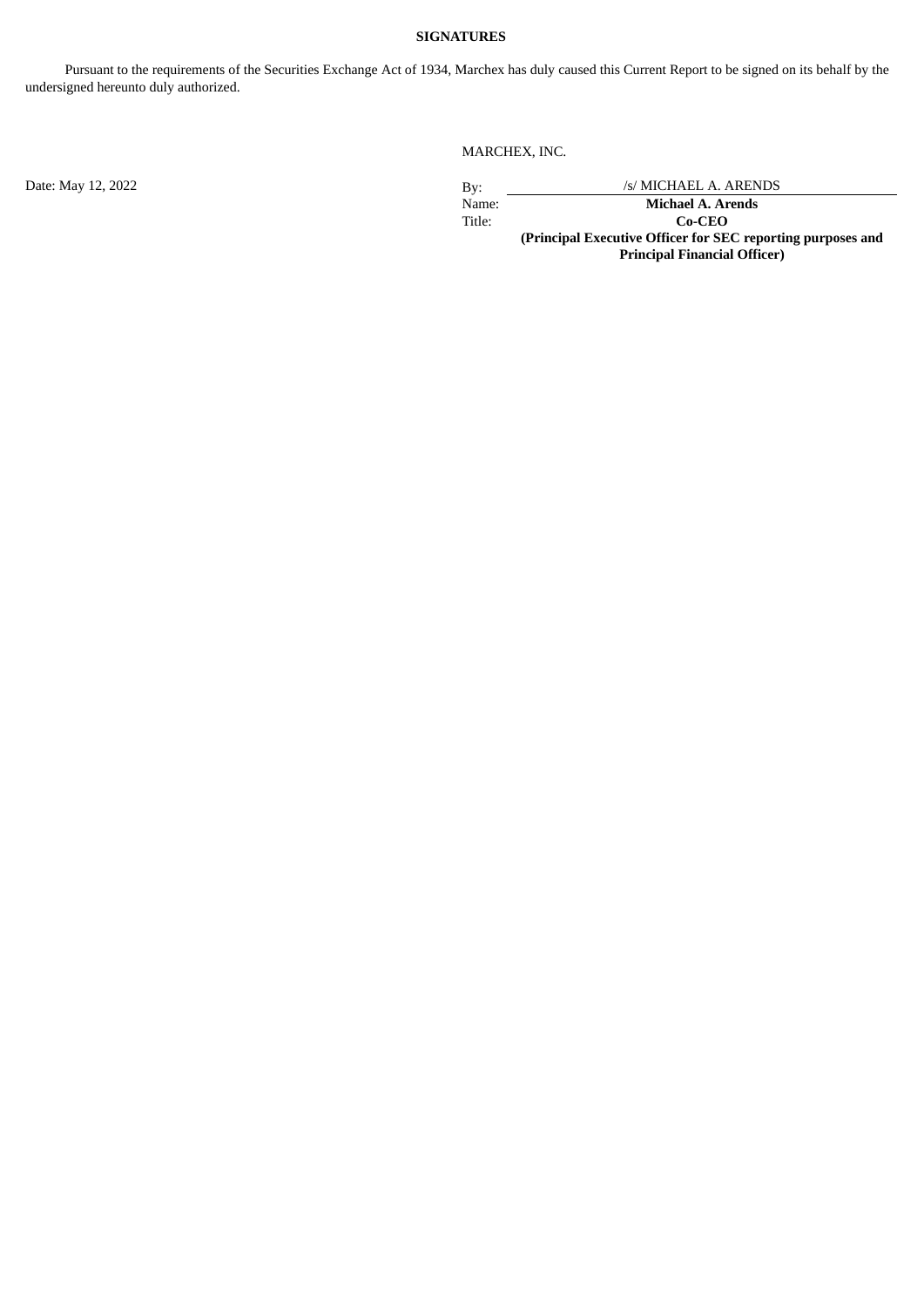#### **Marchex Announces First Quarter 2022 Results**

<span id="page-3-0"></span>SEATTLE –May 12, 2022-- Marchex, Inc. (NASDAQ: MCHX), the award-winning AI-powered conversation intelligence company that helps businesses turn strategic insights into the actions that drive their most valued sales outcomes, today announced its financial results for the first quarter ended March 31, 2022.

## **Q1 2022 Financial Highlights**

- GAAP revenue was \$13.2 million for the first quarter of 2022, compared to \$13.0 million for the first quarter of 2021.
- First quarter 2022 core analytics and solutions revenue was \$13.2 million as compared to the first quarter of 2021 amount of \$12.7 million, which excludes the benefit of recognizing \$262,000 of revenue that was reserved at the end of the fourth quarter of 2020 during the pandemic given it did not meet recognition criteria at such time. Including this amount, revenue for the first quarter of 2021 was \$13.0 million.
- Net loss was \$1.6 million for the first quarter of 2022 or \$0.04 per diluted share, compared to a net loss of \$5.3 million or \$0.12 per diluted share for the first quarter of 2021.

|                          | O <sub>1</sub> 2021 | O1 2022         |
|--------------------------|---------------------|-----------------|
| <b>GAAP Revenue</b>      | \$13 million        | $$13.2$ million |
| <b>Non-GAAP Results:</b> |                     |                 |
| <b>Adjusted EBITDA</b>   | $($ \$3.0) million  | 151,000         |

• Adjusted non-GAAP income (loss) per share for the first quarter of 2022 was (\$0.01) compared to (\$0.08) for the first quarter of 2021.

#### **Strategic Priorities and Growth Initiatives**

- *New Customer Traction and Existing Customer Expansion***.** Marchex saw continued momentum with new enterprise customers across multiple product lines in Home Services, Health Care and other verticals. In addition, we continue to see strong long-term growth opportunities in our Auto vertical through the expansion of relationships with Fortune 500 customers.
- *Company Maintains Profitability Metrics in the First Quarter*. In the first quarter of 2022, Marchex achieved above breakeven Adjusted EBITDA in part through continued progress with the Company's cost initiatives, including its technology and cloud-based infrastructure projects.
- *Conversation Volumes.* Conversation volume trends were largely flat with the pandemic and seasonally affected fourth quarter of 2021 for much of the first quarter of 2022. Volumes did begin to pick up modestly in March in some of our key verticals.
- *Expansion of Market Opportunities.*
	- o *Marchex Announces New Integration into Twilio.* Marchex recently announced its integration into the Twilio Add-On Marketplace. This integration is designed to bring Marchex's conversation intelligence capabilities to increase the value of Twilio Audio Recordings. Through this integration, Twilio is empowering developers to easily enable Marchex AI capabilities without costly AI development. The Company announced the first of its add-on conversational capabilities: Marchex Transcription and Outcome. These features allow businesses to automate understanding customer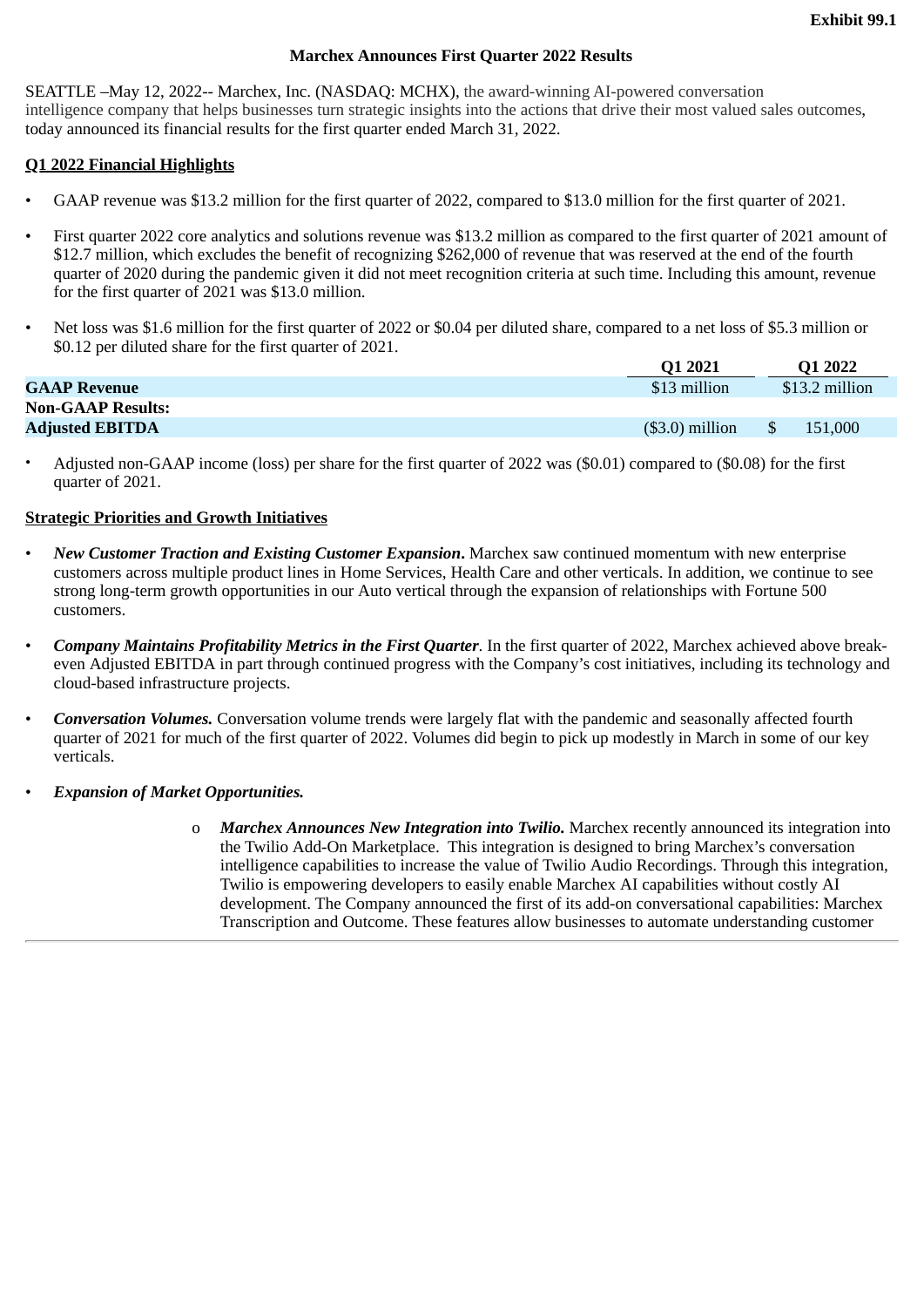conversations and outcomes, and stop wasting time listening to hours of audio recordings, viewing lengthy transcripts, and sorting through volumes of data trying to figure out consumer intent and phone call outcomes. Through its integrations with Twilio, Marchex is making its conversation intelligence capabilities available to more businesses and unlocking the power of its artificial intelligence by surfacing relevant, actionable insights from phone conversations to help sales, customer engagement and marketing teams solve their real-world business challenges.

#### • *Accelerate Product Innovation.*

o *Marchex Wins AI Excellence Award for Marchex Conversation Intelligence, powered by Marchex Conversation DNA™.* The Business Intelligence Group named Marchex a winner in its second annual Artificial Intelligence Excellence Awards program. The company received the award for Marchex Conversation Intelligence, powered by Marchex Conversation DNA™, AI technology that fundamentally alters and enhances the way businesses can reach and interact with consumers, transforming marketing, sales and customer engagement. Marchex Conversation Intelligence technology unlocks key, relevant insights from voice and text conversations at scale by extracting actionable signals that help marketing, sales and customer engagement teams achieve their business objectives.

"In the first quarter of 2022 and through today, Marchex is continuing to be recognized for our product innovation and meeting the needs of businesses as they seek to leverage the growing capabilities of conversational intelligence," said Russell Horowitz, Executive Chairman and Co-CEO. "Through focusing on solving mission critical challenges for businesses, Marchex is developing industry leading products and continuing to expand our footprint with industry leading brands and integration partners as they look to leverage conversational intelligence to create better buying experiences and grow their businesses. Throughout the course of 2022, we expect to launch new sales engagement products supported by our award-winning Conversation DNA™ technology, along with new channel partnerships, and that these current initiatives will continue to enhance the magnitude of our opportunity and resulting growth profile.

#### **Business Outlook**

The following forward-looking statements reflect Marchex's expectations as of May 12, 2022.

"While we have seen some modest lift in conversation volumes from the pandemic influenced period of January and February of this year, conversation volumes have been fluctuating modestly at the start of the second quarter from the year ago period. This leads us to believe that there are still some lingering effects from the current pandemic relative to the strong volumes of the second quarter of 2021 when the economy first reopened," said Mike Arends, Co-CEO. "We are continuing to see some customer impacts from supply chain disruptions, inflationary pressures, and other macro events. Despite this, we anticipate that sales traction will lead to sequential growth in the second quarter of 2022 over the first quarter. In addition, we believe we should be at or near break-even on an Adjusted EBITDA basis for the second quarter.

"As we move through the rest of 2022, we expect to continue launching new products and expanding on channel partner relationships, such as our cloud based Marchex Anywhere initiative, and we continue to believe we could see growth expand. In addition, if we see an unwinding of the pandemic and macro impacts on volumes at some point during the year, we believe that should convert into a tailwind in many of our verticals and enable us to achieve accelerating growth and potentially increasing double digit growth rates. We are also continuing to make progress with some of our largest customers, as well as onboarding new potentially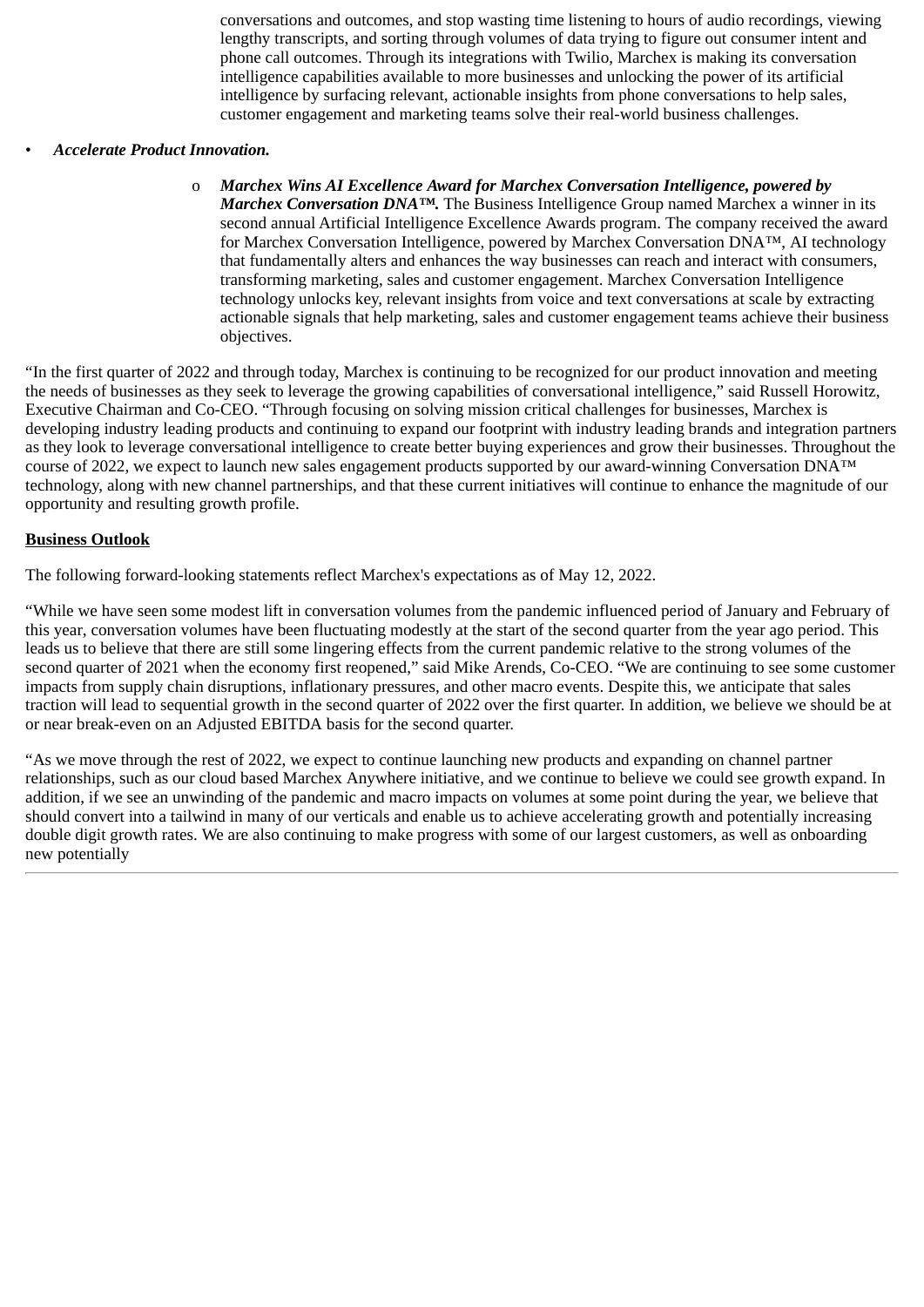significant relationships that can have a long-term impact on Marchex's growth profile. We expect to have more to share on these developments in the coming months." said Arends.

Management will hold a conference call, starting at 5:00 p.m. ET on Thursday, May 12, 2022 to discuss its first quarter ended March 31, 2022 financial results and other company updates. Access to the live webcast of the conference call will be available online from the Investors section of Marchex's website at www.marchex.com. An archived version of the webcast will also be available at the same location two hours after completion of the call.

## **About Marchex**

Marchex's award-winning conversation intelligence platform, featuring AI-powered sales engagement and marketing solutions, helps businesses turn strategic insights into the actions that drive their most valued sales outcomes. Our multichannel voice and text capabilities enable sales and marketing teams to deliver the buying experiences that today's customers expect. Marchex is the trusted conversation intelligence partner for market-leading companies in critical industries, including many of the world's most innovative and successful brands.

Please visit http://www.marchex.com, www.marchex.com/blog or @marchex on Twitter (Twitter.com/Marchex), where Marchex discloses material information from time to time about the company, its financial information, and its business.

## **Forward-Looking Statements:**

This press release contains forward-looking statements that involve substantial risks and uncertainties. All statements, other than statements of historical facts, included in this press release regarding our strategy, future operations, future financial position, future revenues, other financial guidance, acquisitions, dispositions, projected costs, prospects, plans and objectives of management are forward-looking statements. We may not actually achieve the plans, intentions, or expectations disclosed in our forward-looking statements and you should not place undue reliance on our forward-looking statements. Actual results or events could differ materially from the plans, intentions and expectations disclosed in the forward-looking statements we make. There are a number of important factors that could cause Marchex's actual results to differ materially from those indicated by such forward-looking statements including but not limited to product demand, order cancellations and delays, competition and general economic conditions. These factors are described in greater detail in the "Risk Factors" section of our most recent periodic report and registration statement filed with the SEC. All of the information provided in this release is as of May 12, 2022 and Marchex undertakes no duty to update the information provided herein.

In the event the press release contains links to third party websites or materials, the links are provided solely as a convenience to you. Marchex is not responsible for the content of linked third-party sites or materials and does not make any representations regarding the content or accuracy thereof.

#### **Non-GAAP Financial Information:**

To supplement Marchex's consolidated financial statements presented in accordance with GAAP and to provide clarity internally and externally, Marchex uses certain non-GAAP measures of financial performance and liquidity, including Adjusted EBITDA, Adjusted OIBA, and Adjusted non-GAAP income (loss) per share.

*Adjusted EBITDA* represents net income (loss) before (1) interest, (2) income taxes, (3) amortization of intangible assets from acquisitions, (4) depreciation and amortization, (5) stock-based compensation expense, (6) acquisition and disposition-related costs, and (7) foreign government assistance subsidies. Marchex believes that Adjusted EBITDA is an alternative measure used by our management to understand and evaluate our core operating performance and trends, and that provides meaningful supplemental information regarding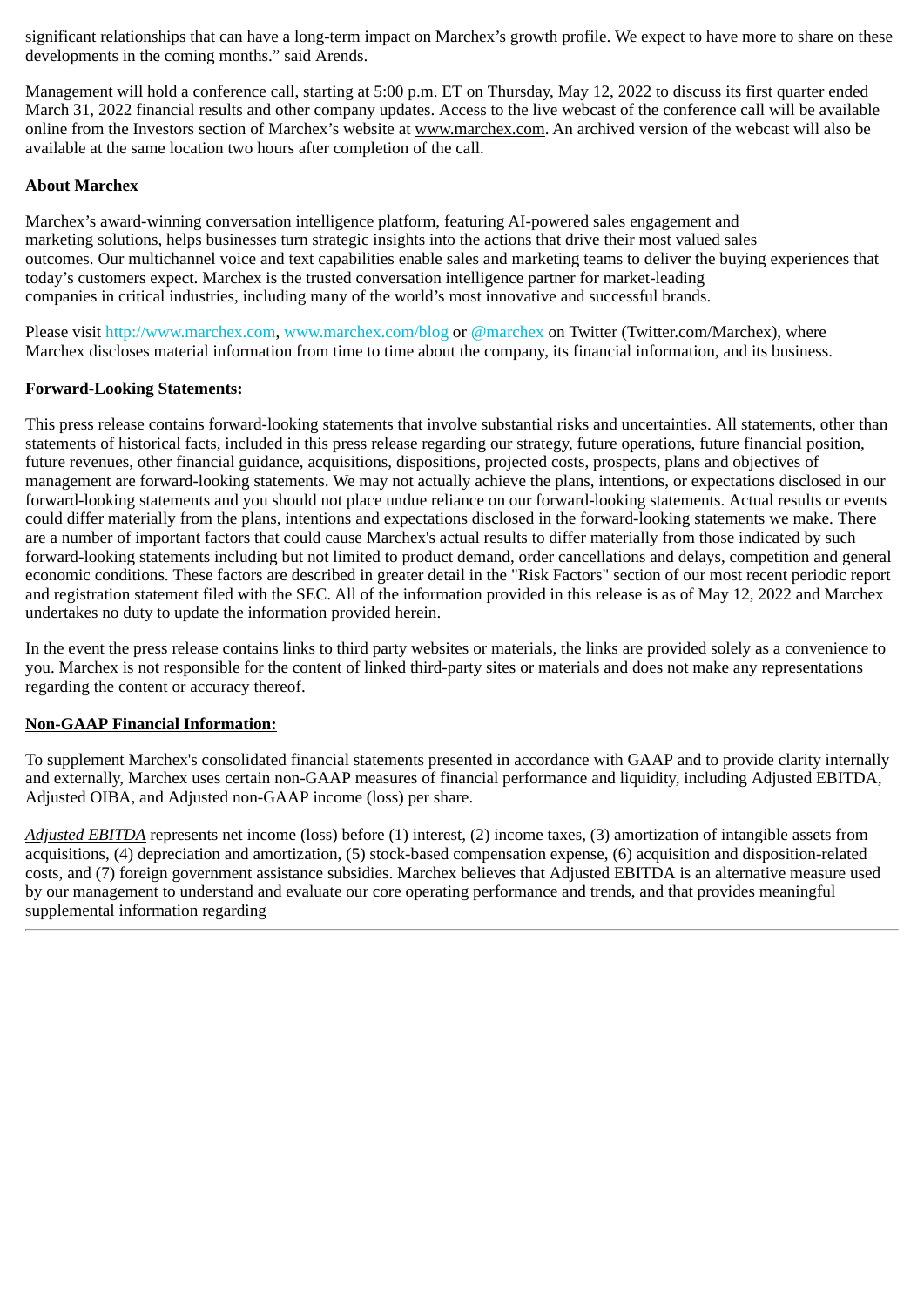performance and evaluating performance and liquidity to measure its ability to fund operations and its financing obligations.

*Adjusted OIBA* represents Adjusted EBITDA adjusted for depreciation and amortization. This measure, among other things, is another metric by which Marchex evaluates the performance of its business. Adjusted OIBA is the basis on which Marchex's internal budgets are based and by which Marchex's management is currently evaluated. Marchex believes these measures are useful to investors because they represent Marchex's consolidated operating results, taking into account depreciation and other intangible amortization, which Marchex believes is an ongoing cost of doing business, but excluding the effects of certain other expenses as detailed above. Financial analysts and investors may use Adjusted EBITDA and Adjusted OIBA to help with comparative financial evaluation to make informed investment decisions.

*Adjusted non-GAAP income (loss) per share* represents Adjusted non-GAAP income (loss) divided by GAAP diluted shares outstanding. Adjusted non-GAAP income (loss) generally captures those items on the statement of operations that have been, or ultimately will be, settled in cash exclusive of certain items that are not indicative of Marchex's recurring core operating results and represents net income (loss) applicable to common stockholders plus the net of tax effects of: (1) stock-based compensation expense, (2) acquisition and disposition related costs, (3) amortization of intangible assets from acquisitions, (4) interest income and other, net, and (5) foreign government assistance subsidies. Financial analysts and investors may use Adjusted non-GAAP income (loss) per share to analyze Marchex's financial performance since these groups have historically used EPS related measures, along with other measures, to estimate the value of a company, to make informed investment decisions, and to evaluate a company's operating performance compared to that of other companies in its industry.

Marchex's management believes that investors should have access to, and Marchex is obligated to provide, the same set of tools that management uses in analyzing the company's results. These non-GAAP measures should be considered in addition to results prepared in accordance with GAAP, and should not be considered in isolation, as a substitute for, or superior to, GAAP results. Marchex's non-GAAP financial measures may be defined differently from time to time and may be defined differently than similar titled terms used by other companies, and accordingly, care should be exercised in understanding how Marchex defines its non-GAAP financial measures in this release. Marchex endeavors to compensate for the limitations of the non-GAAP measures presented by providing the comparable GAAP measure with equal or greater prominence, GAAP financial statements, and detailed descriptions of the reconciling items and adjustments, including quantifying such items, to derive the non-GAAP measure.

For further information, contact: Trevor Caldwell Marchex Investor Relations Telephone: 206.331.3600 Email: ir@marchex.com

# Or

### **MEDIA INQUIRIES**

Marchex Corporate Communications Telephone: 206.331.3434 Email: pr(at)marchex.com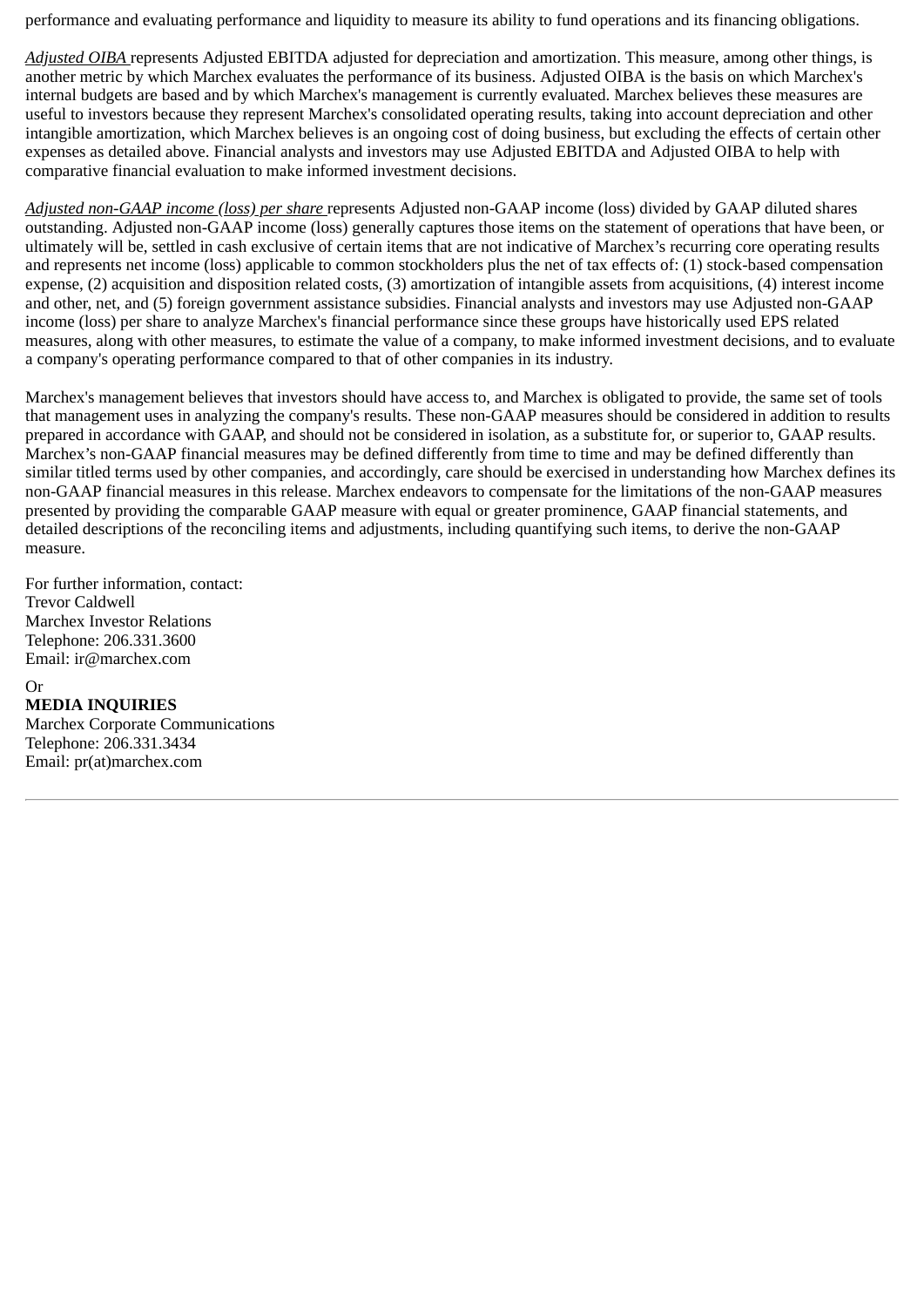## **MARCHEX, INC. AND SUBSIDIARIES Condensed Consolidated Statements of Operations (in thousands, except per share amounts) (unaudited)**

|                                                                                                    |              | Three Months Ended March 31, |     |                |  |
|----------------------------------------------------------------------------------------------------|--------------|------------------------------|-----|----------------|--|
| Revenue                                                                                            | $\mathbb{S}$ | 2021<br>12,980               | \$  | 2022<br>13,171 |  |
| Expenses:                                                                                          |              |                              |     |                |  |
| Service costs (1)                                                                                  |              | 5,422                        |     | 4,935          |  |
| Sales and marketing (1)                                                                            |              | 3,637                        |     | 3,165          |  |
| Product development (1)                                                                            |              | 5,322                        |     | 3,460          |  |
| General and administrative (1)                                                                     |              | 2,620                        |     | 2,606          |  |
| Amortization of intangible assets from acquisitions                                                |              | 1,181                        |     | 531            |  |
| Acquisition and disposition-related costs                                                          |              | 45                           |     | 5.             |  |
| Total operating expenses                                                                           |              | 18,227                       |     | 14,702         |  |
| Loss from operations                                                                               |              | (5,247)                      |     | (1,531)        |  |
| Interest income (expense) and other, net                                                           |              | (12)                         |     | (21)           |  |
| Income (loss) before provision for income taxes                                                    |              | (5,259)                      |     | (1, 552)       |  |
| Income tax expense (benefit)                                                                       |              | 73                           |     | 30             |  |
| Net income (loss)                                                                                  |              | (5, 332)                     |     | (1,582)        |  |
| Net income (loss) applicable to common stockholders                                                | \$           | (5, 332)                     | \$. | (1,582)        |  |
| Basic and diluted net loss per Class A and Class B share applicable                                |              |                              |     |                |  |
| to common stockholders                                                                             | \$           | (0.12)                       | \$  | (0.04)         |  |
| Shares used to calculate basic net loss per share applicable to                                    |              |                              |     |                |  |
| common stockholders                                                                                |              |                              |     |                |  |
| Class A                                                                                            |              | 4,661                        |     | 4,661          |  |
| Class B                                                                                            |              | 39,087                       |     | 38,666         |  |
| Shares used to calculate diluted net income (loss) per share<br>applicable to common stockholders: |              |                              |     |                |  |
| Class A                                                                                            |              | 4,661                        |     | 4,661          |  |
| Class B                                                                                            |              | 43,748                       |     | 43,327         |  |
|                                                                                                    |              |                              |     |                |  |
| (1) Includes stock-based compensation allocated as follows:                                        |              |                              |     |                |  |
| Service costs                                                                                      | $\mathbb{S}$ | 8                            | \$  | 34             |  |
| Sales and marketing                                                                                |              | 229                          |     | 191            |  |
| Product development                                                                                |              | 97                           |     | 82             |  |
| General and administrative                                                                         |              | 410                          |     | 388            |  |
| <b>Total</b>                                                                                       | \$           | 744                          | \$  | 695            |  |
|                                                                                                    |              |                              |     |                |  |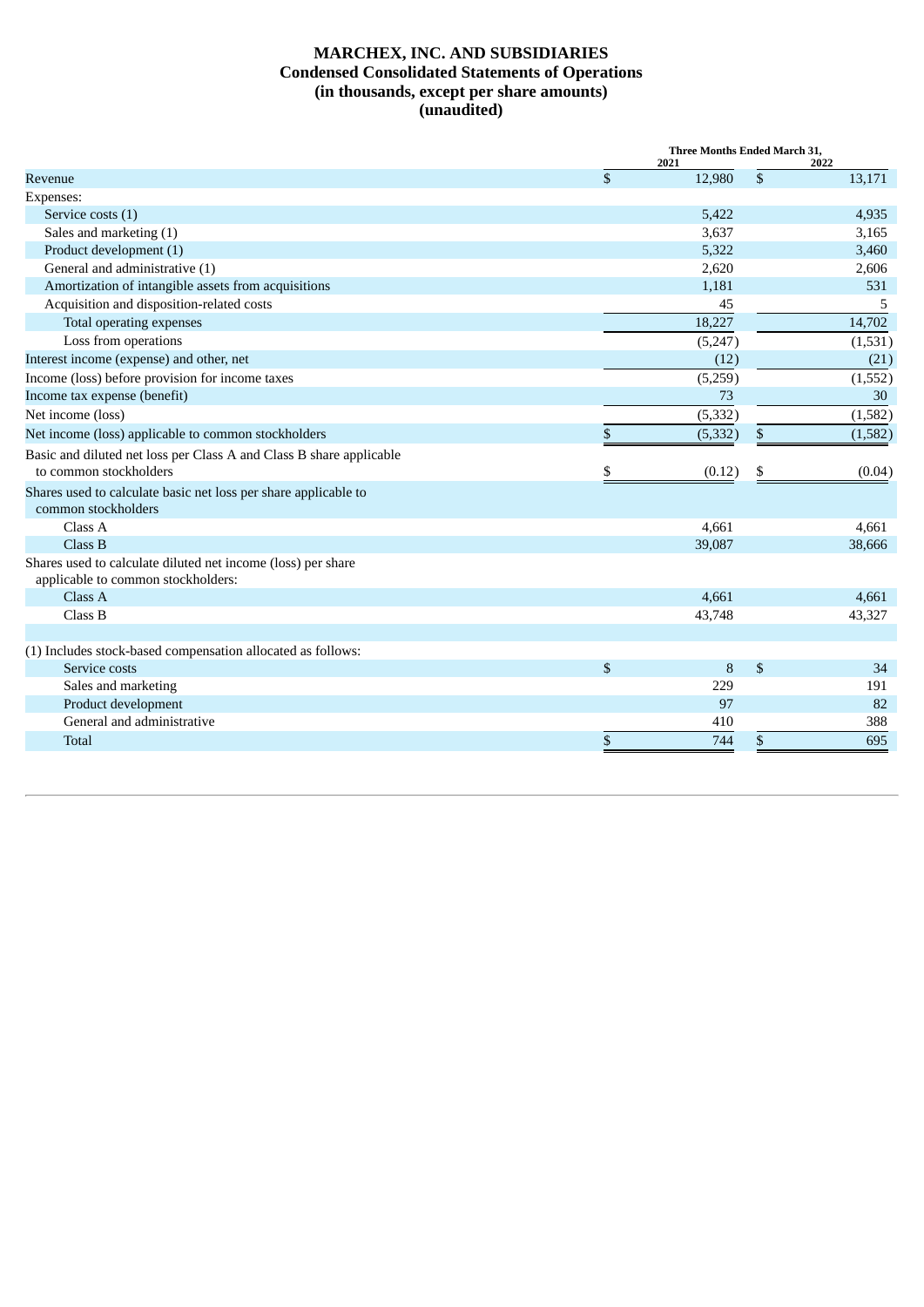#### **MARCHEX, INC. AND SUBSIDIARIES Condensed Consolidated Balance Sheets (in thousands) (unaudited)**

|                                                | December 31,<br>2021 |    | March 31,<br>2022 |  |
|------------------------------------------------|----------------------|----|-------------------|--|
| <b>Assets</b>                                  |                      |    |                   |  |
| Current assets:                                |                      |    |                   |  |
| Cash and cash equivalents                      | \$<br>27,086         | \$ | 24,555            |  |
| Accounts receivable, net                       | 8,021                |    | 8,946             |  |
| Prepaid expenses and other current assets      | 2,407                |    | 3,454             |  |
| Total current assets                           | 37,514               |    | 36,955            |  |
| Property and equipment, net                    | 2,817                |    | 3,702             |  |
| Right-of-use lease asset                       | 2,238                |    | 1,869             |  |
| Other assets, net                              | 986                  |    | 1,000             |  |
| Goodwill                                       | 17,558               |    | 17,558            |  |
| Intangible assets from acquisitions, net       | 4,714                |    | 4,183             |  |
| <b>Total assets</b>                            | \$<br>65,827         | \$ | 65,267            |  |
| <b>Liabilities and Stockholders' Equity</b>    |                      |    |                   |  |
| Current liabilities:                           |                      |    |                   |  |
| Accounts payable                               | \$<br>1,363          | \$ | 2,375             |  |
| Accrued benefits and payroll                   | 3,631                |    | 3,628             |  |
| Other accrued expenses and current liabilities | 3,869                |    | 3,912             |  |
| Deferred revenue and deposits                  | 2,016                |    | 1,685             |  |
| Lease liability, current                       | 1,794                |    | 2,311             |  |
| <b>Total current liabilities</b>               | 12,673               |    | 13,911            |  |
| Deferred tax liabilities                       | 186                  |    | 199               |  |
| Lease liability non-current                    | 1,466                |    | 526               |  |
| <b>Total liabilities</b>                       | 14,325               |    | 14,636            |  |
| Stockholders' equity:                          |                      |    |                   |  |
| Class A common stock                           | 49                   |    | 49                |  |
| Class B common stock                           | 374                  |    | 377               |  |
| Additional paid-in capital                     | 354,155              |    | 354,863           |  |
| Accumulated deficit                            | (303,076)            |    | (304, 658)        |  |
| Total stockholders' equity                     | 51,502               |    | 50,631            |  |
| Total liabilities and stockholders' equity     | \$<br>65,827         | \$ | 65,267            |  |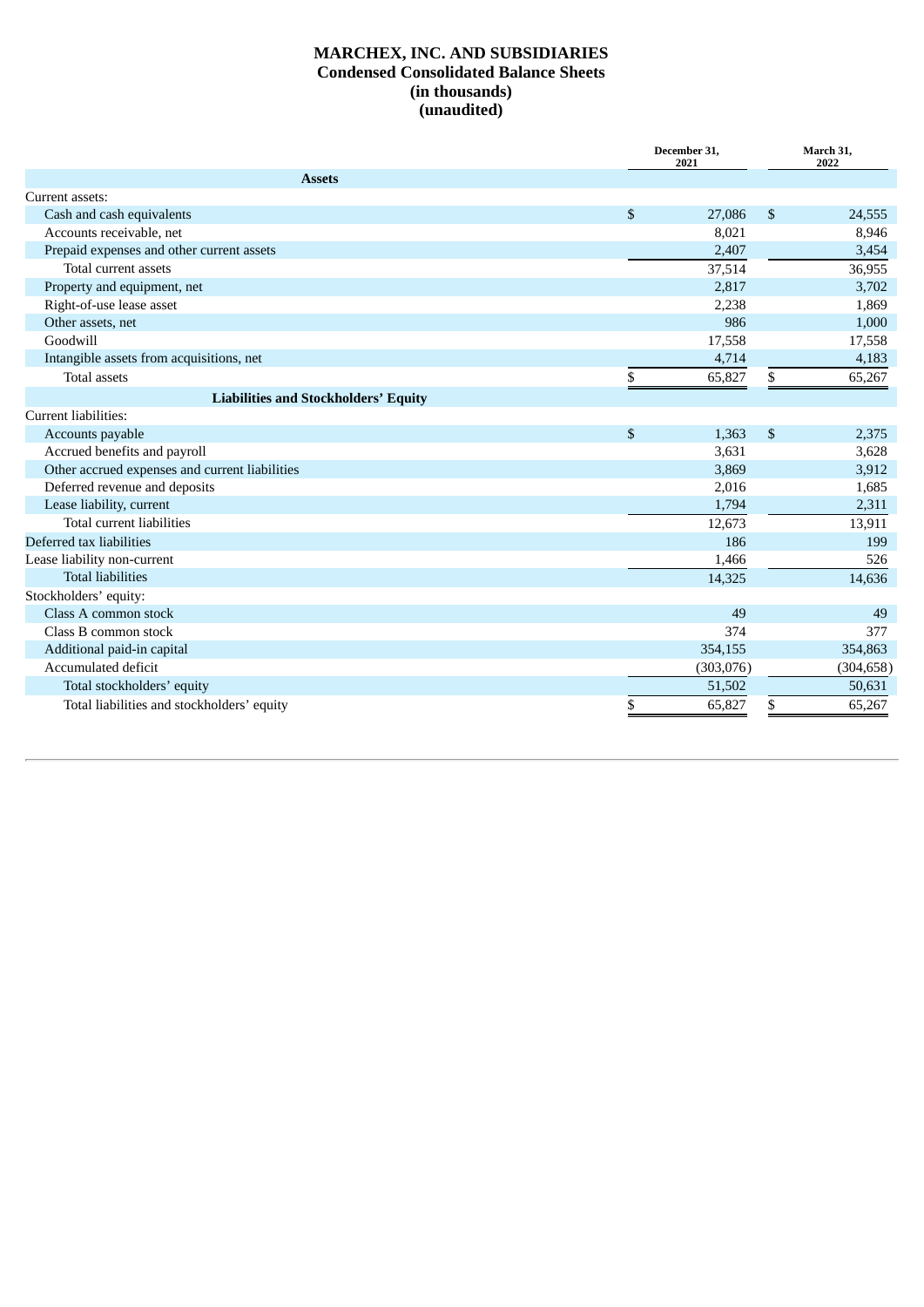#### **MARCHEX, INC. AND SUBSIDIARIES (in thousands) (unaudited)**

## **Reconciliation of GAAP Net Loss to Adjusted EBITDA and Adjusted Operating Income (Loss) Before Amortization (OIBA)**

|                                                                        | <b>Three Months Ended March 31,</b> |    |         |  |
|------------------------------------------------------------------------|-------------------------------------|----|---------|--|
|                                                                        | 2021                                |    | 2022    |  |
| Net loss applicable to common stockholders                             | (5,332)                             | \$ | (1,582) |  |
| Interest income (expense) and other, net                               | 12                                  |    | 21      |  |
| Income tax expense (benefit)                                           | 73                                  |    | 30      |  |
| Amortization of intangible assets from acquisitions                    | 1,181                               |    | 531     |  |
| Depreciation and amortization                                          | 427                                 |    | 451     |  |
| Stock-based compensation                                               | 744                                 |    | 695     |  |
| Acquisition and disposition-related costs (benefit)                    | 45                                  |    | כ       |  |
| Foreign government paycheck assistance and rent subsidies <sup>1</sup> | (150)                               |    |         |  |
| <b>Adjusted EBITDA</b>                                                 | (3,000)                             |    | 151     |  |
| Depreciation and amortization                                          | 427                                 |    | 451     |  |
| <b>Adjusted OIBA</b>                                                   | (3, 427)                            | J. | (300)   |  |

1 Includes pandemic related wage and rent relief subsidies, recognized as a reduction of wages or rent during the period received.